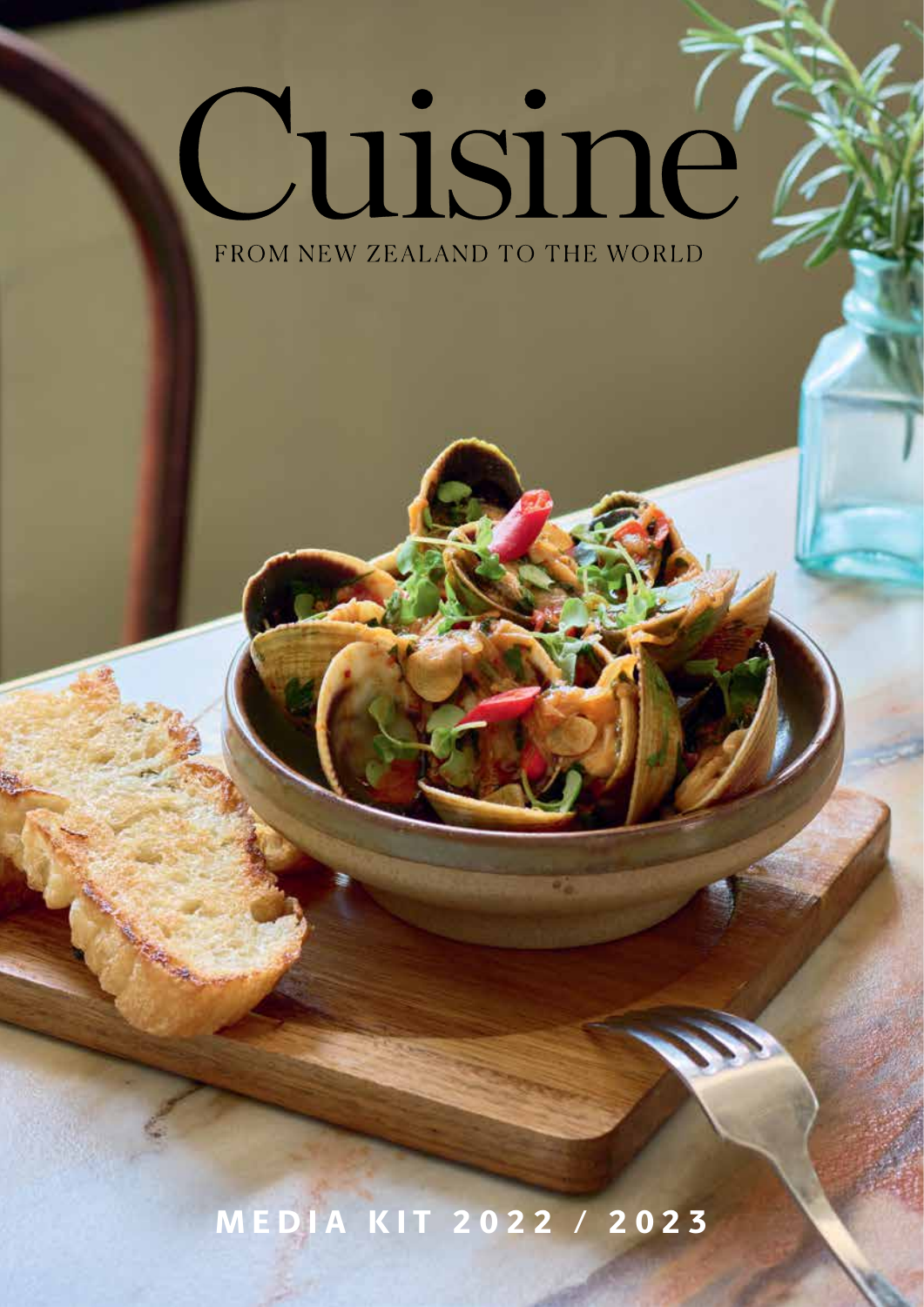

Slick & Sassy Media Ltd became the proud owners of New Zealand's most respected and trusted food brand in December 2017. Owners Kelli Brett (Editor) and Vanessa Stranan (Commercial Director) are thrilled to be the custodians of such an iconic New Zealand brand and are excited at what lies ahead. In a fast-changing and ever-evolving media landscape the *Cuisine* brand remains extremely relevant to a premium audience across our digital and print products.

*Cuisine* recipes are trusted by an audience of over 245,000\* because they are delicious and they work. *Cuisine* takes responsibility for building a global awareness of three crucial NZ ingredients – passionate people, beautiful food and drink and creative innovation.

Our people, our stories, our food.

#### KEY DEMOGRAPHICS



## READERSHIP FREQUENCY READER

245,000\* (highest read **Bi-monthly 41%** Male premium NZ food title)



MAIN HOUSEHOLD SHOPPER

63% (15+)



54% home owners 64% live in NZ Metro areas 62% cooked a meal from Cuisine 90% own a motor vehicle 66% main Income earner 68% try to buy NZ Made Products 58% enjoy holidaying 26% are in the Top 3 Occupations

\$ 59% Female 1 Hour Average time spent reading Cuisine



**50** Average age

is 8% higher and average personal income is 14% higher the the National Average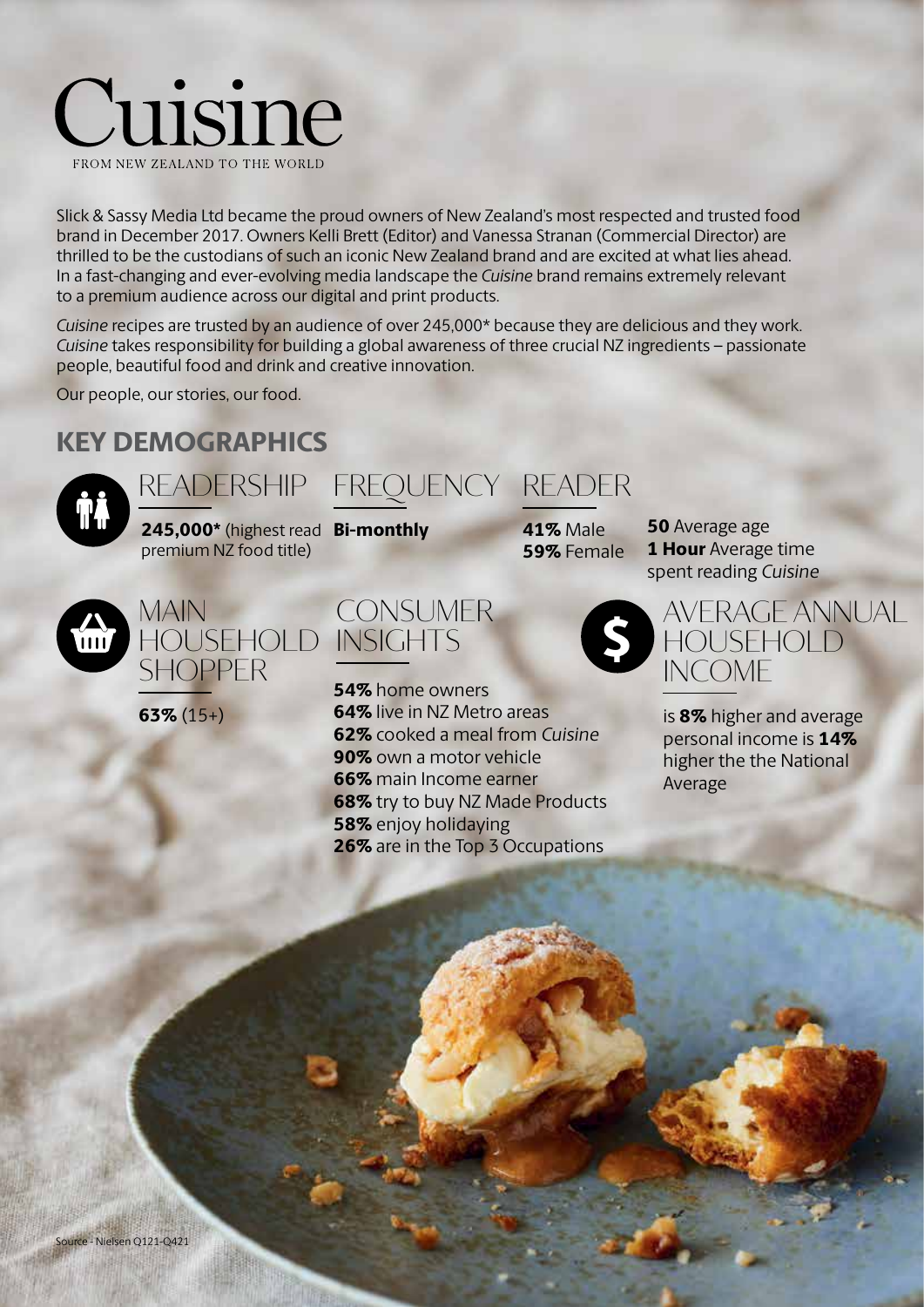



#### ADVERTISING DATES

| <b>ISSUE</b> $#$ | <b>ISSUE DATE</b> | <b>ON-SALE DATE</b> | <b>CANCELLATION</b><br><b>DATE</b> | <b>AD BOOKING</b><br><b>DEADLINE</b> | <b>AD MATERIAL</b><br><b>DUE</b> | <b>INSERTS TO</b><br><b>WEBSTAR</b> |
|------------------|-------------------|---------------------|------------------------------------|--------------------------------------|----------------------------------|-------------------------------------|
| #212             | $\lceil$ ul 22    | 20 Jun 22           | 2 May 22                           | 9 May 22                             | 23 May 22                        | 31 May 22                           |
| #213             | Sep 22            | 15 Aug 22           | 27 Jun 22                          | 4 Jul 22                             | 18 Jul 22                        | 26 Jul 22                           |
| #214             | Nov <sub>22</sub> | 17 Oct 22           | 29 Aug 22                          | 5 Sep 22                             | 19 Sep 22                        | 27 Sep 22                           |
| #215             | $\tan 23$         | 19 Dec 22           | 21 Oct 22                          | 31 Oct 22                            | 14 Nov 22                        | 1 Dec 22                            |
| #216             | Mar <sub>23</sub> | 13 Feb 23           | 22 Dec 22                          | 22 Dec 22                            | 16 Jan 23                        | 26 Jan 23                           |
| #217             | May $23$          | 17 Apr 23           | 1 Mar 23                           | 6 Mar 23                             | 20 Mar 23                        | 30 Mar 23                           |
| #218             | July 23           | 19 Jun 23           | 1 May 23                           | 8 May 23                             | 22 May 23                        | 1 Jun 23                            |
| #219             | Sept 23           | 14 Aug 23           | 26 Jun 23                          | 3 Jul 23                             | 17 Jul 23                        | 27 Jul 23                           |
| #220             | Nov $23$          | 16 Oct 23           | 28 Aug 23                          | 4 Sep 23                             | 18 Sep 23                        | 28 Sep 23                           |

Deadlines subject to change

| <b>CASUAL</b> |
|---------------|
| \$13,040      |
| \$7,850       |
| \$4,590       |
| \$3,360       |
| \$15.000      |
| \$9.030       |
| \$8,650       |
| $+15%$        |
|               |

All costs exclude gst and are in \$NZ. Sponsored content production charges quoted on request

ADVERTISING RATES INSERTS, GATEFOLD & SAMPLING

Magazines can be inserted with client catalogues, brochures, samples, custom printed inserts and gatefolds. This is a cost effective solution for advertisers to get further information about their brand/product into the hands of our highly engaged audiences.

- We can provide media insertion cost quotes to target our full print run, subscribers only or by region.
- Inserts can be bound or loose.
- Specific quantities change by issue, depending upon events, subscription drives and retail promotions.
- A quote will be provided based on insert type, page count, weight and quantity.
- Inserts delivery address: Webstar, 114 Swanson Road, Henderson.

For specific insert specifications please contact: *Vanessa Stranan* vanessa@cuisine.co.nz or 021 500 443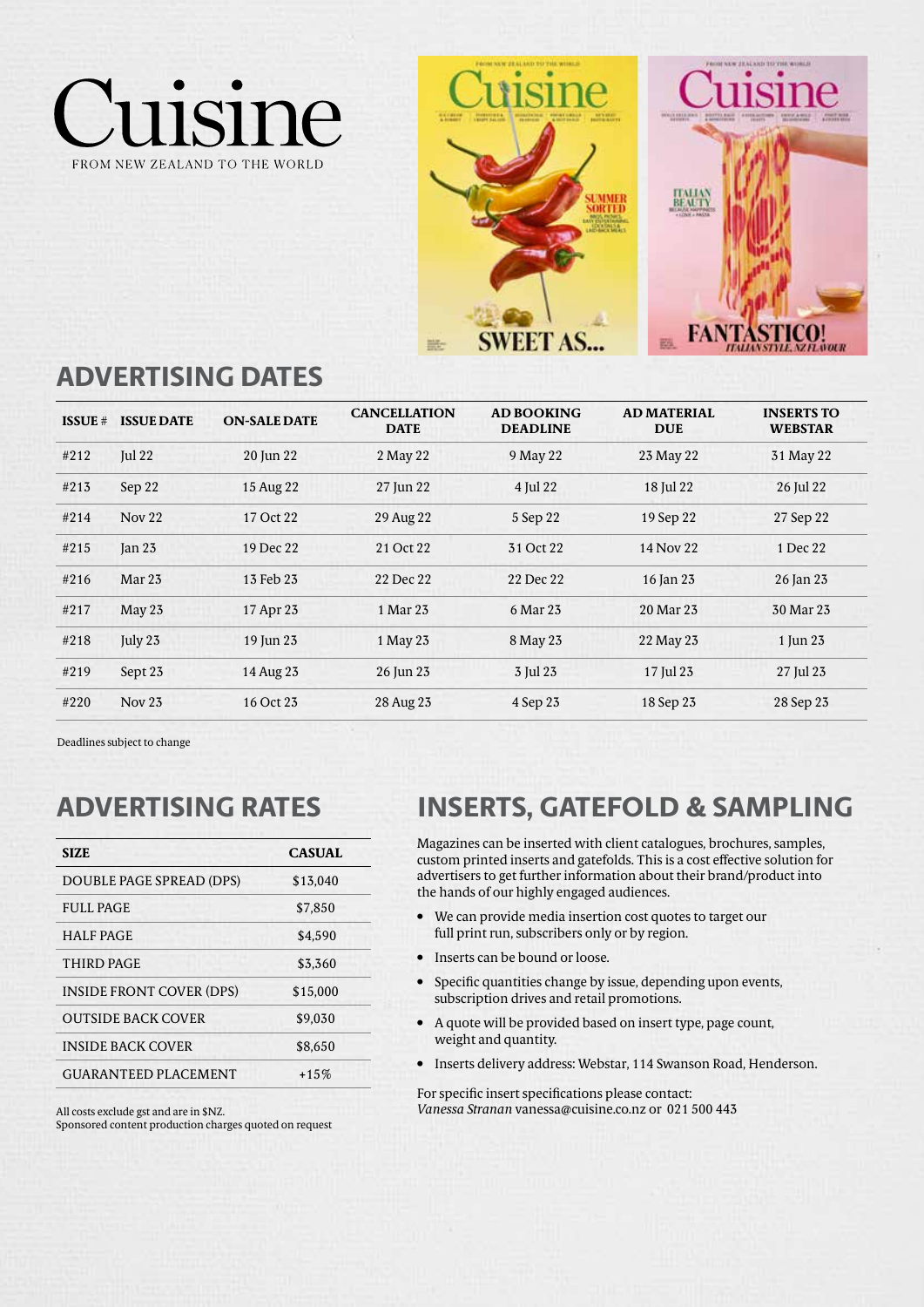# TECHNICAL SPECIFICATIONS – PRINT

| <b>AD UNIT</b>                               | <b>IMAGE AREA (H x W)</b> | TRIM SIZE (H x W) | <b>BLEED SIZE (H x W)</b> |
|----------------------------------------------|---------------------------|-------------------|---------------------------|
| <b>DPS</b><br>(Supply as 2 single page PDFs) | $270$ mm x 410mm          | $300$ mm x 440mm  | $-310$ mm x 450mm         |

Special care must be taken where any image runs across the centre of the spine. Only headings and baselines of extra large type can run across the gutter and must be arranged to clear the spine by a minimum of 5mm on each side of the spine. Please see below for information on crossover.

| <b>FULL PAGE</b>            | $270$ mm x 190mm   | $300$ mm x 220mm    | $310$ mm x $230$ mm |
|-----------------------------|--------------------|---------------------|---------------------|
| <b>HALF PAGE VERTICAL</b>   | $270$ mm x $76$ mm | 300mm x 106mm       | 310mm x 116mm       |
| <b>HALF PAGE HORIZONTAL</b> | 120mm x 190mm      | 150mm x 220mm       | $160$ mm x $230$ mm |
| <b>ONE THIRD VERTICAL</b>   | $270$ mm x 47mm    | $300$ mm x 77mm     | $310$ mm x $87$ mm  |
| ONE THIRD HORIZONTAL        | 70mm x 190mm       | $100$ mm x $220$ mm | $110$ mm x $230$ mm |

• All type and important images must be within the image area, ensure the gutter is free from type. If type is fine or small allow 15mm each side of gutter (30mm total). Special care must be taken where any image runs through the spine. DPS crossover (allowance for gutter): within first six pages of magazine allow 6mm crossover per page (12mm total), and for run of magazine ads allow 4mm crossover per page (8mm total). Only headings and baselines of extra large type can run across gutter and must be arranged to clear the spine by a maximum of 4mm-6mm on each side. Due to the variable nature of the binding process, we can accept no responsibility for any lack of alignment of type or images that cross the gutter.

• Technical Specifications subject to change.

PRINT PROCESS Web offset BINDING METHOD Perfect bound

#### MATERIAL DELIVERY

Please supply high res pdf file to: Quickcut (Pagestore) or adsend.org.nz or lee-anne@cuisine.co.nz

#### EMAIL NEWSLETTERS

- e-newsletters provide an excellent way of reaching readers on and between magazine on-sale dates.
- Our *Cuisine* e-newsletter delivers food news, trends, recipes, competitions and promotions.

| <b>SPONSORED CONTENT</b>                                                               | <b>AD SIZE</b>   | <b>RATE</b> |
|----------------------------------------------------------------------------------------|------------------|-------------|
| File size: 72 dpi Static jpg or gif 60 words<br>max, plus URL Link                     | $300 \times 250$ | \$1,750     |
| <b>MRECAD</b>                                                                          |                  |             |
| File size: Between 148kb and<br>200kb and image set to 72dpi Static jpg or gif         | 300 x 250        | \$1,000     |
| <b>SOLUS EDM</b>                                                                       |                  |             |
| Max 4 images – File size 72 dpi static jpeg or<br>gif, copy up to 500 words, url links |                  | \$3,000     |



MAKING YOU TWICE AS HAPPY WITH TOP BILLING FOR<br>VEGETARIANS AND MEAT LOVERS ALIKE





FGGS